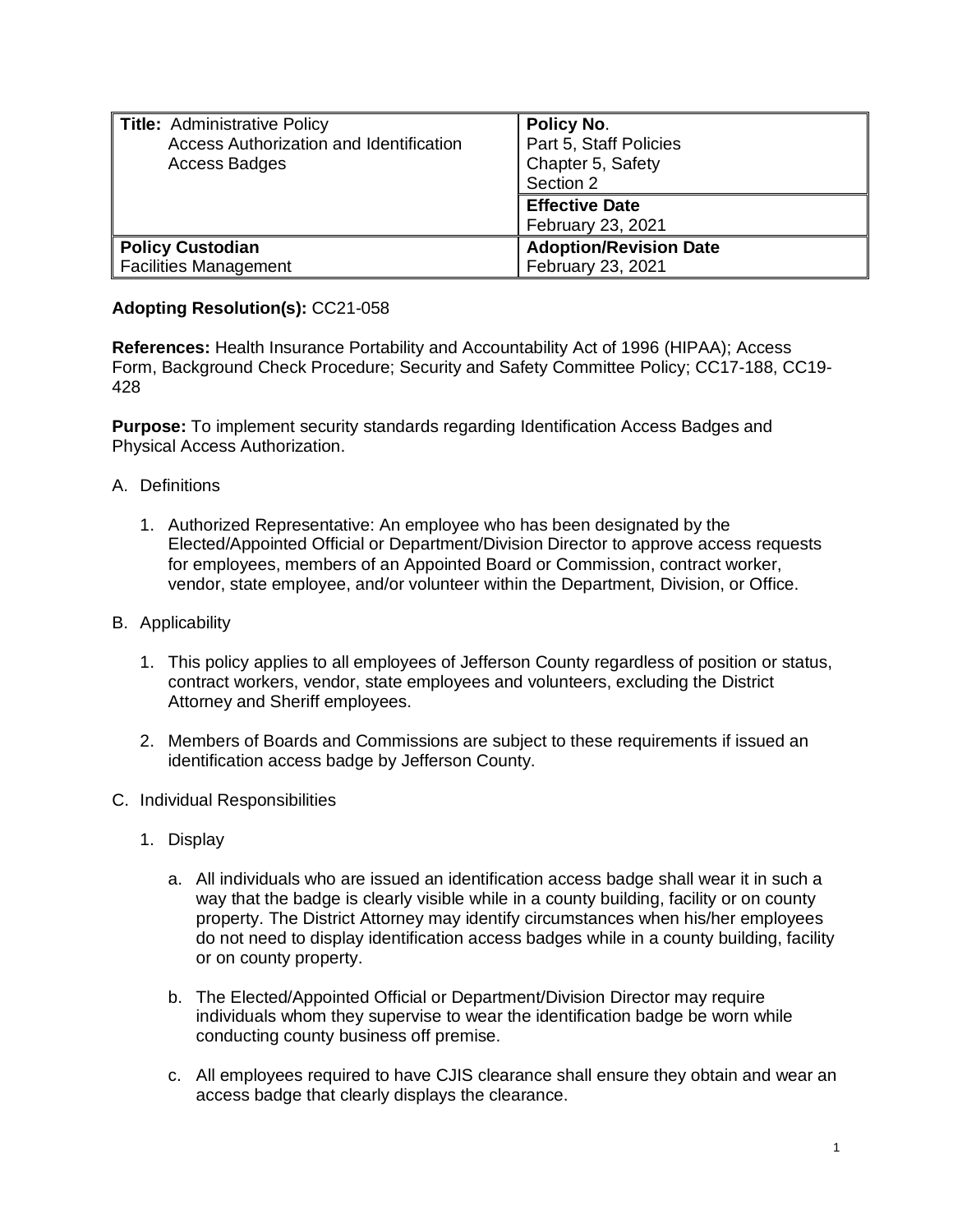- 2. Individuals shall not alter/deface his/her identification access badge.
- 3. Lost Identification Access Badges Lost identification access badges shall be reported immediately to Facilities Management. A new Access Form must be completed, signed and submitted by the Division/Office Authorized Representative before a replacement identification access badge will be issued. A replacement fee will be charged for lost or damaged badges.
- 4. Separation from the County Identification access badges shall be left with the supervisor or Authorized Representative upon separation from the county.
- 5. The individual shall not possess a duplicate identification access badge.
- D. Authorized Representative Responsibilities
	- 1. Prior to a new employee's start date, the Authorized Representative must approve and submit the Access Form to Human Resources.
	- 2. Prior to a state employee, volunteer, contractor, vendor, or appointed board or commission member's start date, and prior to a re-issuance of a lost or stolen badge, the Authorized Representative must approve and submit an Access Form to Facilities Management.
	- 3. The Authorized Representative(s) for Human Services, Business Innovation & Technology Services, Public Health, and Facilities Management shall be responsible for the issuance and monitoring of unassigned access badges. These badges must be kept in a secured work area and within a locked drawer or cabinet when not in use. A log must be kept to track the issuance and use of these badges. Facility Management must be notified immediately if an unassigned access badge is not returned.
	- 4. The Authorized Representative shall, with the approval of the Elected/Appointed Official or Department/Division Director, determine access to areas based on the individual's role or job function. Access to areas that are not relevant to or necessary for an individual's job function, such as another building, division/office, or areas that contain confidential information or data servers, is not permitted.
	- 5. An Authorized Representative may initiate a background check for employees, members of an Appointed Board or Commission, and/or volunteer within the Department, Division, or Office prior to authorizing access.
	- 6. Contractor and Vendor Badges
		- a. The Authorized Representative must ensure that an appropriate background check has been conducted for a contractor or vendor who is issued an access badge.
		- b. Contractors working in areas that contain data servers must be escorted by an employee, even if the contractor is background checked, unless the Authorized Representative obtains a signed waiver from the Elected/Appointed Official or Department/Division Director or designated HIPAA Security Official.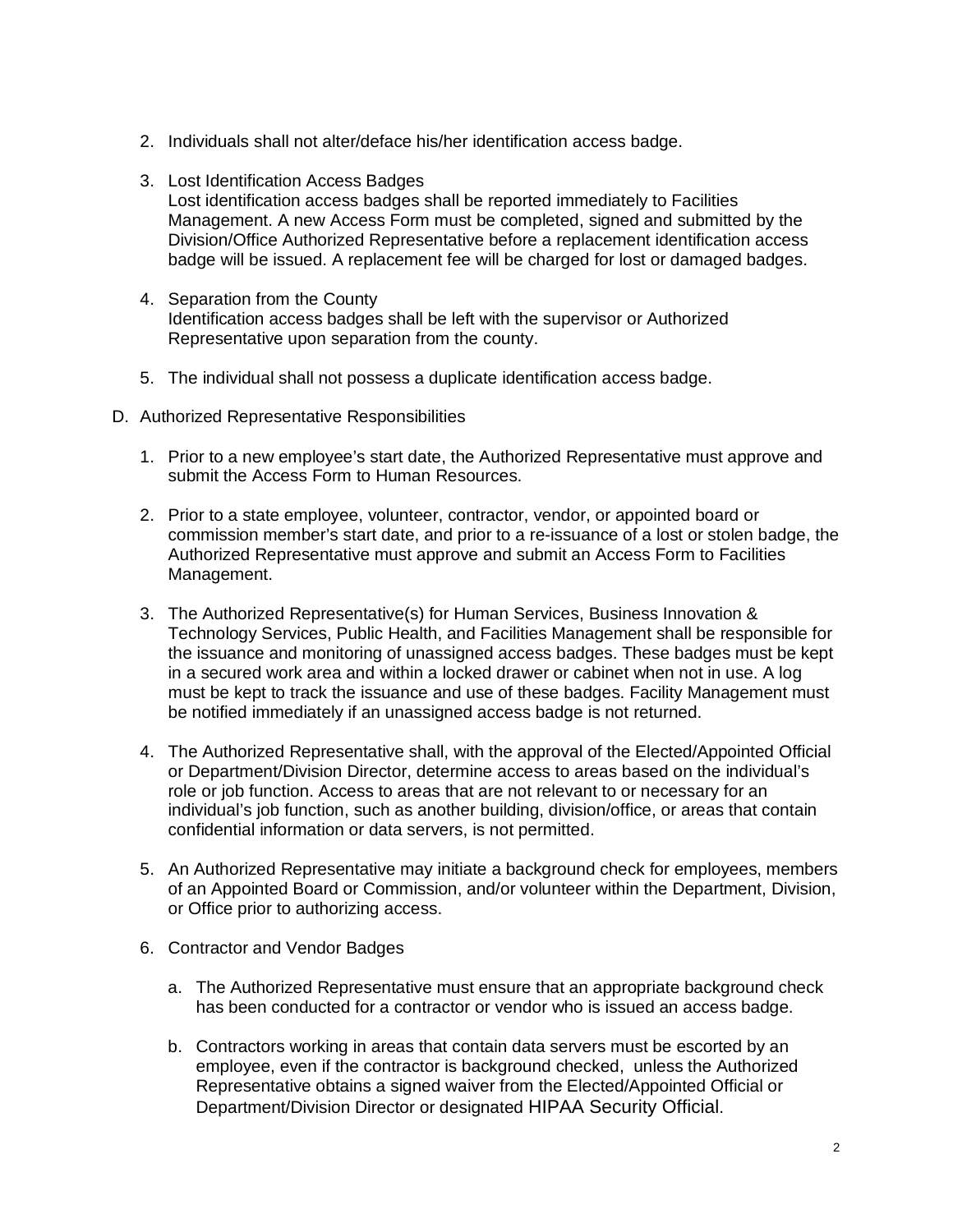- 7. The Authorized Representative must complete the audits initiated by Facilities Management to ensure that authorized access is consistent with current job function access requirements.
- 8. Deactivation

The Authorized Representative shall notify Facilities Management and return the identification access badge for the following individuals when:

- a. An Elected/Appointed Official's term is concluded.
- b. An appointed board or commission member who has been issued an access badge is no longer a member of the board or commission.
- c. A state employee separates from a position associated with the county courts or other county Division or Office.
- d. A contractor or vendor is no longer involved with a county project or work.
- e. A volunteer ceases to participate in the activity for which he/she volunteered.
- f. An Employee, including a temporary employee, separates from the county.
- 9. Job Function Change

The Authorized Representative shall notify Facilities Management when an individual experiences a job function change and access permissions need to change. Any access associated with the badge shall be deactivated immediately upon notification of change. An identification access badge associated with the new job function may be issued.

- E. Facilities Management and Business Innovation &Technology Services Responsibilities
	- 1. Facilities Management shall ensure that each Department/Division Director or Elected/Appointed Official has identified an Authorized Representative.
	- 2. Identification access badges will be programmed by Facilities Management to allow only access to facilities and work areas as authorized per the Access Form.
	- 3. Access requests to the Data Center in the Laramie Building, or any room that hosts a county server, data center, or closet, must be approved by the Chief Information Security Officer (CISO); the Business Innovation & Technology representative from that Office or Department; or the designated HIPAA Security Official. During an emergency, the CISO may request that Facilities Management immediately allow access to a specific individual.
	- 4. Access Control System
		- a. The Business Innovation &Technology Services Division shall maintain the access control system servers.